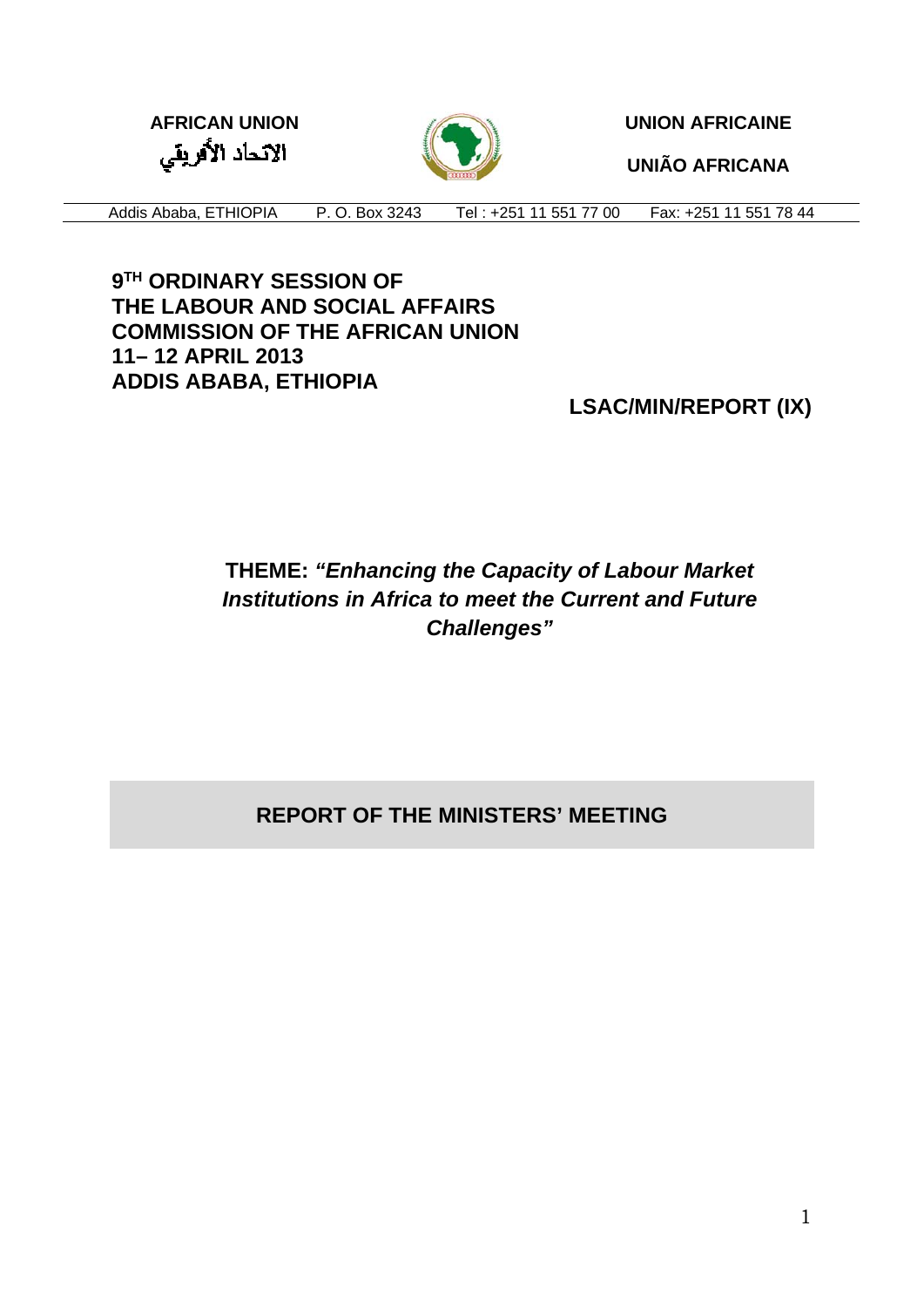### **REPORT OF THE MINISTERS' MEETING OF THE 9THORDINARY SESSION OFTHE LABOUR AND SOCIAL AFFAIRS COMMISSION OF THE AFRICAN UNION, ADDIS ABABA, ETHIOPIA, 11- 12 APRIL 2013**

#### **INTRODUCTION**

1. The Ministers' Meeting of the 9<sup>th</sup> Ordinary Session of the African Union Labour and Social Affairs Commission (LSAC9) was held at the African Union Conference Centre, Addis Ababa, Ethiopia, from 11 to 12 April 2013. The theme of the Conference was **"***Enhancing the Capacity of the Labour Market Institutions in Africa to meet the Current and Future Challenges"***.**

#### **ATTENDANCE**

2. The Ministers' Meeting was attended by Member States' Representatives and Social Partners from the following AU Member States, some of which did not include social partners in their delegations: Algeria, Angola, Benin, Botswana, Burkina Faso, Cameroon, Chad, Comoros, Congo, Côte d'Ivoire, Democratic Republic of Congo, Djibouti, Egypt, Equatorial Guinea, Eritrea, Ethiopia, Gabon, Gambia, Ghana, Guinea, Kenya, Lesotho, Liberia, Libya, Malawi, Mali, Mauritania, Mozambique, Namibia, Niger, Saharawi Arab Democratic Republic, Nigeria, Senegal, Seychelles, Somalia, South Africa, Sudan, Tanzania, Togo, Tunisia,Uganda, Zambia and Zimbabwe.Twenty-five (25)delegations were headed by Ministers.

3. The following AU Organs, Regional Economic Communities, Inter-Governmental and Non-Governmental Organizations and cooperating partners were represented: Business Africa, ConférenceInternationale de la PrévoyanceSociale (CIPRES), World Association of Public Employment Services (WAPES), Women in Informal Employment-Globalizing and Organizing (WIEGO), African Association of Public Employment Services,Swedish Public Employment Service, World Solidarity International, Centre Regional Africain de l'Administration du Travail (CRADAT), Southern African TradeUnion Co-ordination Council (SATUCC), International Labour Office (ILO),International Trade Union Confederation(ITUC-AFRICA), Organization of African Trade Union Unity (OATUU), Economic Community of West African States (ECOWAS), Common Market for Eastern and Southern African Africa (COMESA); International Organization on Migration (IOM) Intergovernmental Authority Development (IGAD), East African Community (EAC), Economic Commission of Central African States (ECCAS), United Nations Development Programme (UNDP), UNWOMEN, UNECA, African Development Bank,World Bank, UNFPA, WHO, Embassy of the State of Palestine, Embassy of the United States of America;EU Delegation to the AU, US Agency for International Development (USAID).

#### **OFFICIAL OPENING**

4. **ARepresentative for the Workers, Mr. Owei LAKEMA** stressed the need for the LSAC to ensure its tripartite natureis respected and that delegations not meeting this requisite composition be sanctioned at future sessions. He emphasized the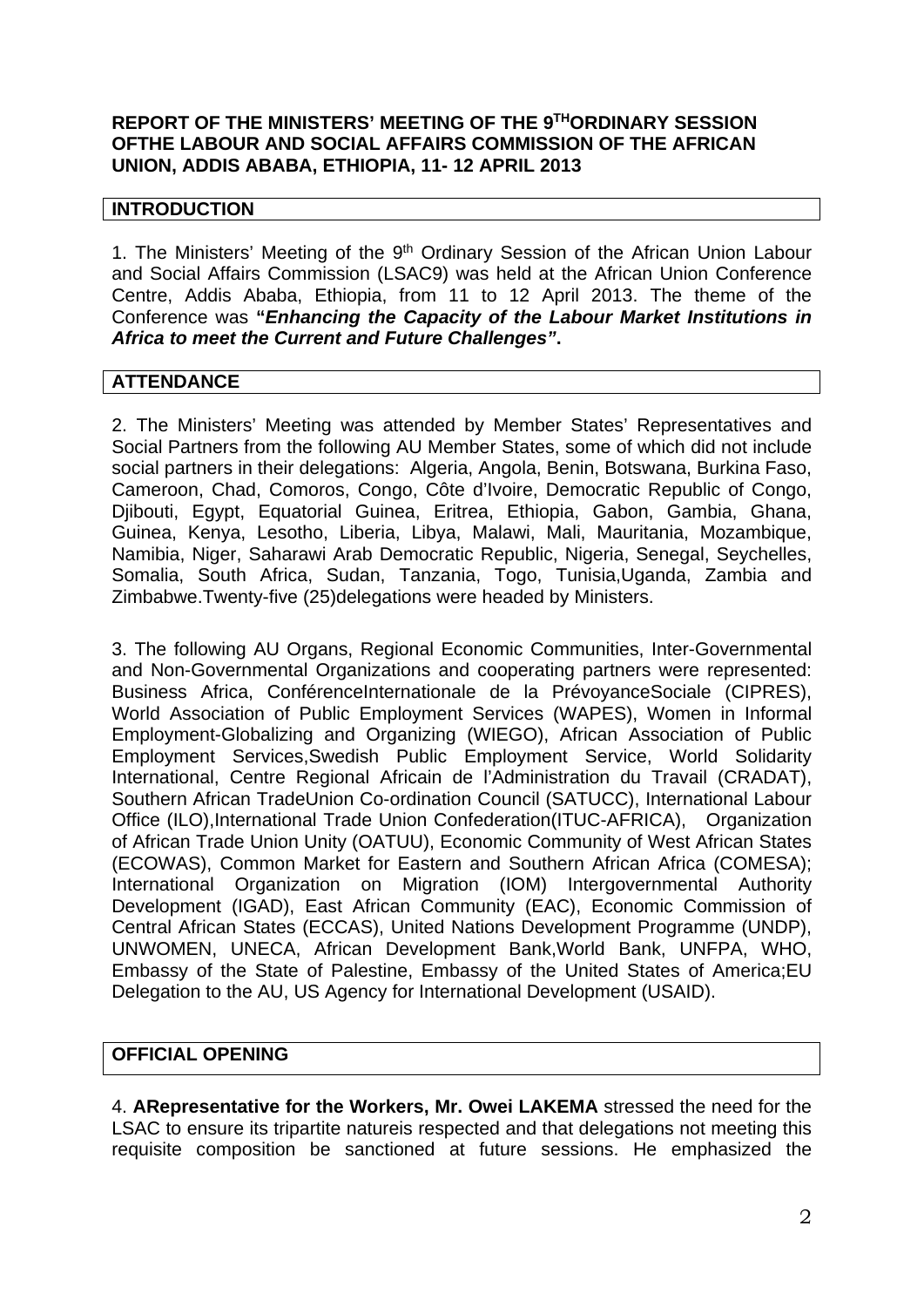importance of an educated workforce and highlighted the current challenges that workers face in exercising their fundamental rights.

5. **The Employers Representative, Mr.AzadJeetun (Business Africa)**noted that the LSAC is a model of consultation, pertinent to sustainable development. Hence annual meetings must be held. He underscored the need for increasing investment in human capital as a necessary element of an environment conducive for developing the private sector.

6. The **ILO Regional Director for Africa, Mr. Charles Dan**highlighted the positive economic growth projections for Africa over the next two decades, but stressed the importance of macro-economic and labour market policies that promote both economic and social development. With reference to youth development, Mr Dan stressed the importance of the right mix of both macro-economic and labour market policies to foster youth employment creation. He also underscored the importance of inclusive and sustainable development and thus the move in the right direction by including the promotion of decent work and improved access to social protection in the post 2015 development agenda.

7. **H.E Dr. Adrienne Diop, Commissioner for Human Development and Gender, ECOWAS Commission,** briefed the meeting on initiatives and achievements by the regional body in enhancing labour, employment and social affairs programmes. Among others, she mentioned the ECOWAS Tripartite Social Dialogue Forum, the ECOWAS Social Security Convention and its Administrative Arrangements and the ECOWAS Youth Employment Action Plan adopted in 2012 to address challenges of youth unemployment. Initiatives are also underway to tackle challenges of trafficking in drugs and human trafficking.H.E Commissioner Diop, however, regretted the growing prevalence of Child Labour in West Africa worsened by high levels of poverty, illiteracy, urbanisation, armed conflicts and political instability.

8. In His address, the **AU Commissioner for Social Affairs, H.E Dr. Mustapha Sidiki Kaloko** highlighted key challenges faced by the continent which are low productivity and increasing intra and inter-regional labour migration. The Commissioner said it was imperative to address productivity issues by accelerating implementation of the AU Productivity Agenda for Africa as well as the AU Migration Policy Framework, taking into account relevant ILO conventions and International Organization on Migration policies. He challenged Member States to strive to fulfil their commitment to reducing youth and women unemployment by 2 % annually. Dr. Kaloko encouraged Africa to take advantage of the informal sector in developing innovative job market systems. To this end, an observatory on informal economy could be established laying the groundwork for an African Centre on the Informal Economy.

9. In her statement, the outgoing Chairperson of the LSAC8, **Hon. Doreen Sioka (Minister of Labour and Social Welfare, Republic of Namibia)** briefed delegates on activities of the LSAC Bureau since 2011. She highlighted efforts to forge unity among Member States through the articulation of African Common positions to the ILC. The Minister proposed that the incoming Bureau appoints a working group to co-ordinate Africa's broader campaign for ILO's 1986 Instrument of Amendment to the ILO Constitution. Hon Sioka concluded her remarks by supporting the inclusion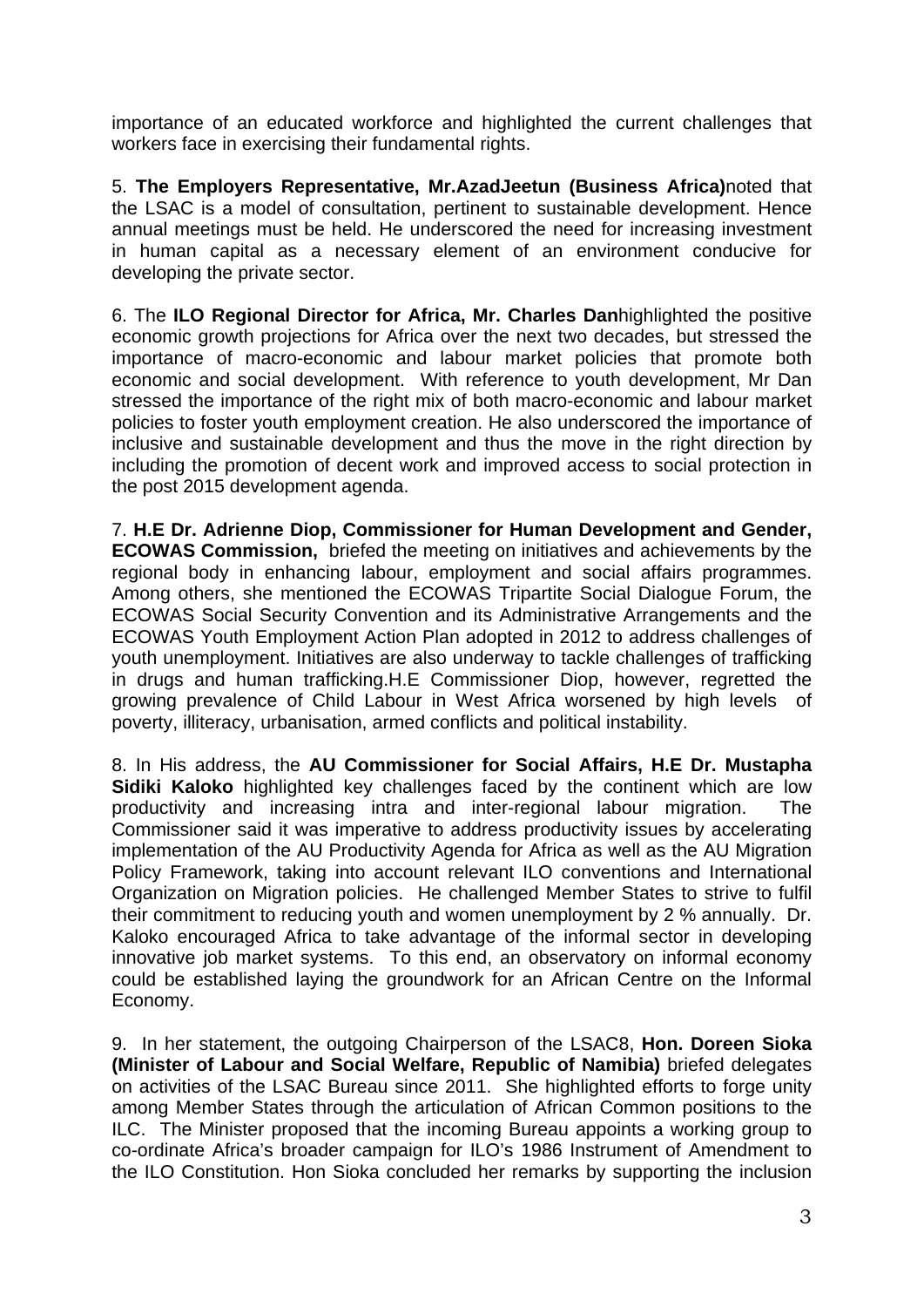of full and productive employment and decent work as a central goal of the post 2015 Development Agenda.

# **Agenda Item 1**: **PROCEDURAL MATTERS**

# **A.) Election of the Bureau**

10. After due consultation, the Ministers elected the Bureau for the LSAC9 as follows:

| Chairperson:                      | Libya    | (North Africa, Government)     |
|-----------------------------------|----------|--------------------------------|
| 1 <sup>st</sup> Vice Chairperson: | Zimbabwe | (Southern Africa, Government)  |
| 2 <sup>nd</sup> Vice Chairperson: | Cameroon | (Central Africa, Workers)      |
| 3rd Vice Chairperson:             | Ethiopia | (East Africa, Employers)       |
| Rapporteur:                       |          | Mali (West Africa, Government) |

11. In his acceptance remarks, the incoming Chairperson of LSAC9, **Hon. Mohamed Swalem, Minister of Labour, Libya,** thanked Ethiopia for their hospitality and expressed the trust that the LSAC9 would address the challenges in labour and employment on the Continent.

#### **B.) Adoption of the Agenda and Programme of Work**

12. The meeting adopted the agenda and programme of workfor the meeting including an item on, "The situation of Workers in Palestine" and a briefing by the AUC on the celebration of the 50<sup>th</sup> Anniversary of the OAU/AU.

#### **Agenda Item 2: PANEL DISCUSSION ON THE THEME OF THE CONFERENCE**

13. A Ministerial panel discussion was held on the theme of the 9th Ordinary Session, namely,*"Enhancing the Capacity of the Labour Market Institutions in Africa to meet the Current and Future Challenges".* Mr. Charles Dan, the Regional Director of ILO moderated the panel discussion. The Panelists were the Hon. Minister of Labour of South Africa,Ms Mildred Oliphantand the Hon. Minister of Labour and Social Security of Cameroon, Mr. OWONA Grégoire, H.E. Dr. Mustapha Sidiki Kaloko, Commissioner for Social Affairs, presented a summary of the panel discussion on the theme of the Experts' meeting.

14. The South-African Minister of Labour made an introduction on the topicof social dialogue. Social dialogue is essential to meet the economic challenges of African nations. Social Dialogue institutions are instrumental for government, labour, trade unions, business and community organizations to cooperate and build consensus on economicgrowth, productivity, education and skills development, industrial, social, labour and development issues.

She provided some specific examples on the functioning of social dialogue in South Africa by describing the work of the National Economic Development and Labour Council (NEDLAC)that plays a key role in the definition and implementation of employment policies.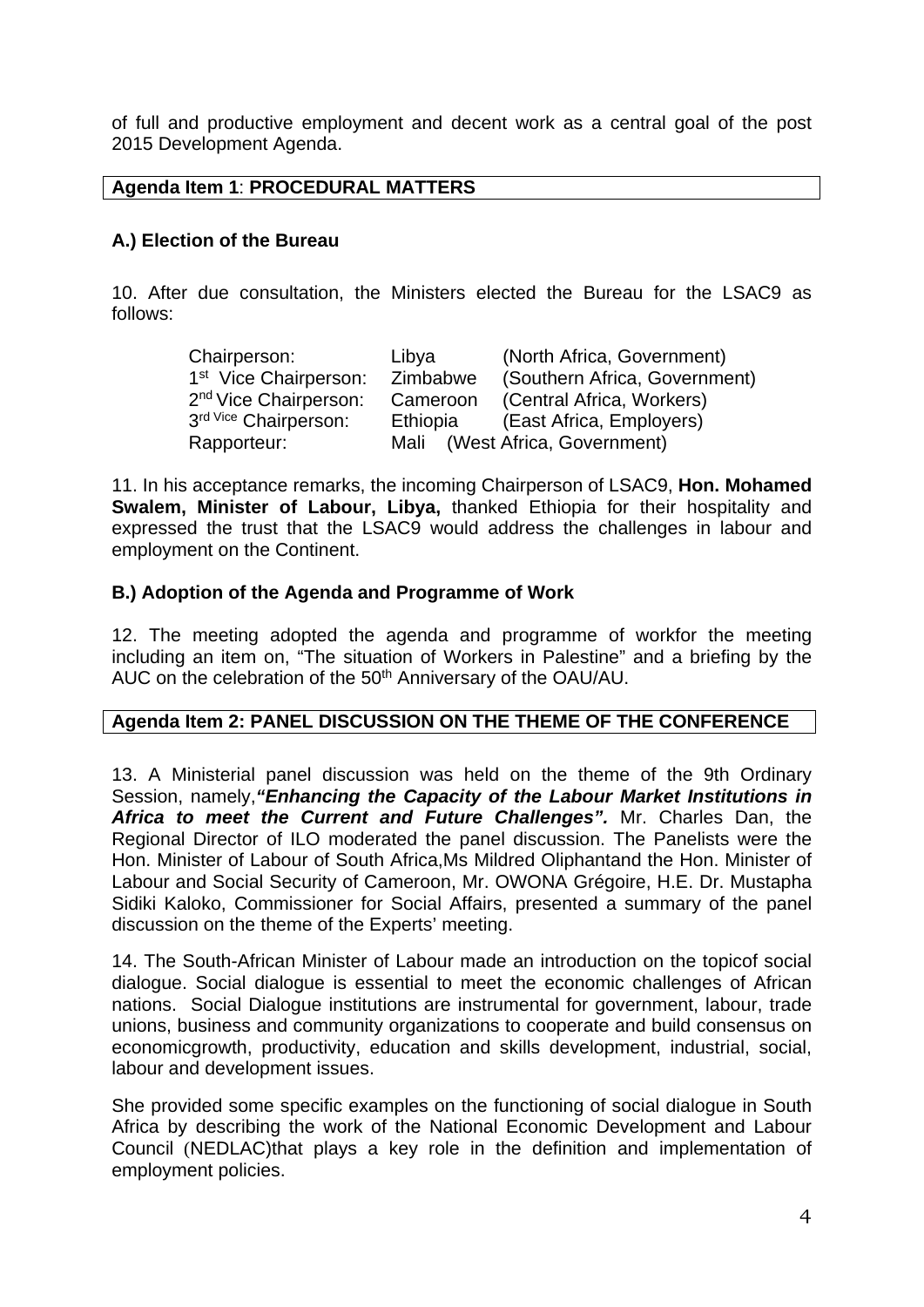15. The aim of social dialogue should be to achieve consensus on essential issues and to enable communication amongst the various stakeholders to be improved. An operational social dialogue strengthens labour market effectiveness and support sustainable and inclusive growth.

16. For his part, the Cameroonian Minister of Labour and Social Security, introduced the topic of Public Employment Services (PES) and the labour markets information systems. He thought those policies were in line with the findings of 2004 Ouagadougou Planof Action on Employment Promotion and Poverty Alleviation. Public EmploymentServices could help fight against unemployment but also contribute to create a social protection basis for all. The PESs were weakin implementing employment policies and should therefore be technically and financially reinforced. Labour market information systems were often inefficient and did not enable decision-makers to provide adequate responses to unemployment problems. The government of Cameroon has taken a number of measures in response to those problems; these include the creation of a national employment council, a one stop center for the integration of youths, and various funds for the promotion of employment and the facilitation of pro jobs investments. By way of conclusion, the honourable Minister opened discussion on the way of mobilizing resources, the types of cooperation to put in place at national, regional and continental levels, and the types of institutional reforms needed.

17. The moderator opened the discussion for all the delegates. Twelve delegations took part in the discussion.

18. Most of the countries confirmed their interest for an operational social dialogue that upholds social partners' rights. Some countries have even protected the rights of social partners through provisions in their constitution. Social dialogue should address all the essential issues such as remuneration, work conditions, occupational health, social protection and labour security, training and support to SMEs and Very Small Enterprises (VSEs), support to pro jobs investment, inclusive growth and informal economy, etc.

19. Many delegations called upon the Member States to share good practices amongst themselves. Delegations could exchange visits to see how the other Member States addressed some labour marketchallenges.

20. As far as social dialogue is concerned, the fundamental issue of representativeness was also raised. Mechanisms such as regular professional elections can be established to ensure that the people representing social partners are representative enough to sign industry-wide or national agreements.

21. Many questions were raised on the status of informal workers and on the best way to involve them in social dialogue so as to secure adequate social protection for them.

22. The discussions also focused on the issue of labour markets information systems. Some countries made a lot of effort to streamline data collection. Collecting data on labour market is very important not only to better meet the need of the labour market, but also to define effective and targeted employment policies. To this end, there is need to build the capacity of the relevant institutions in order to enable them to fulfill their mission.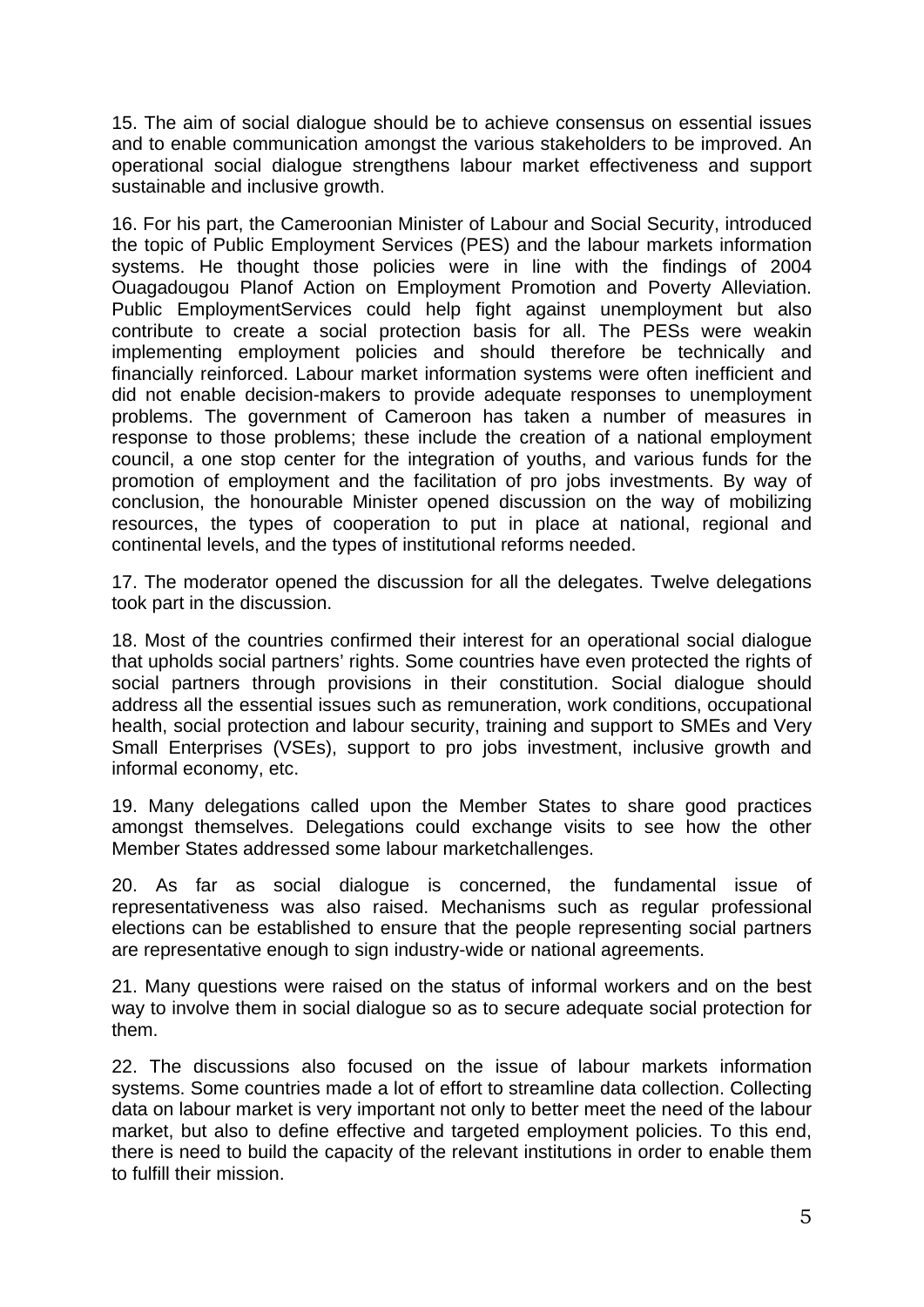23. The moderator concluded the discussions and announced the launching of the AfDB-AU-ILO-ECA joint initiative on youth and women employment during a lunch for all the delegates.

24. Further to the panel discussions on the theme of the Conference, in both the Experts' and Ministerial Meetings, the Ministers made the following **decisions:**

- (a) Capacity of Member States should be built to establish effective Labour Market Institutions;
- (b) Legislative frameworks on public employment services should be developed, guided by relevant ILO conventions;
- (c) The labour productivity concept should be rephrased, and connected to labour market institutions and capacity building initiatives and the methodology should be aligned with international best practices;
- (d) Public employment services should include employment promotion;
- (e) Access to the labour markets for job seekers should be facilitated;
- (f) Opportunities for new entrants to gain work experience should be provided,
- (g) Employment prospects particularly for vulnerable groups, should be enhanced;
- (h) Member States should increase budgetary allocations to public employment services;
- (i) Countries of origin, Partners, the European Union and other countries of destination should be engaged to address the challenges of irregular migration especially in relation to human rights violations of migrant workers and human trafficking;
- (j) Regulations should be enforced on private employment agencies, both local and foreign;
- (k) Periodic national labour force surveys should be conducted to take stock of available skills while also identifying skills gaps;
- (l) Resourcesshould be made available to the informal economy to include education and training, capital for business development and for the construction of socio-economic infrastructure;
- (m) An African Centre for the Informal Economy should be established;

#### **Agenda Item 3:PREPARATION FOR THE SPECIAL SESSION ON THE OUAGADOUGOU 2004 DECLARATION AND PLAN OF ACTION ON EMPLOYMENT PROMOTION AND POVERTY ALLEVIATION**

25. The meeting decided to treat this item in the context of consideration of the Experts' Report.

#### **Agenda Item 4:CONSIDERATION AND ADOPTION OF THE EXPERTS' REPORT**

#### **The Report of the AUC Chairperson on the implementation of the Decisions of the 8th Ordinary Session of the AU Labour and Social Affairs Commission**

26. The Ministers made the following **decisions** regarding the Report of the AUC Chairperson: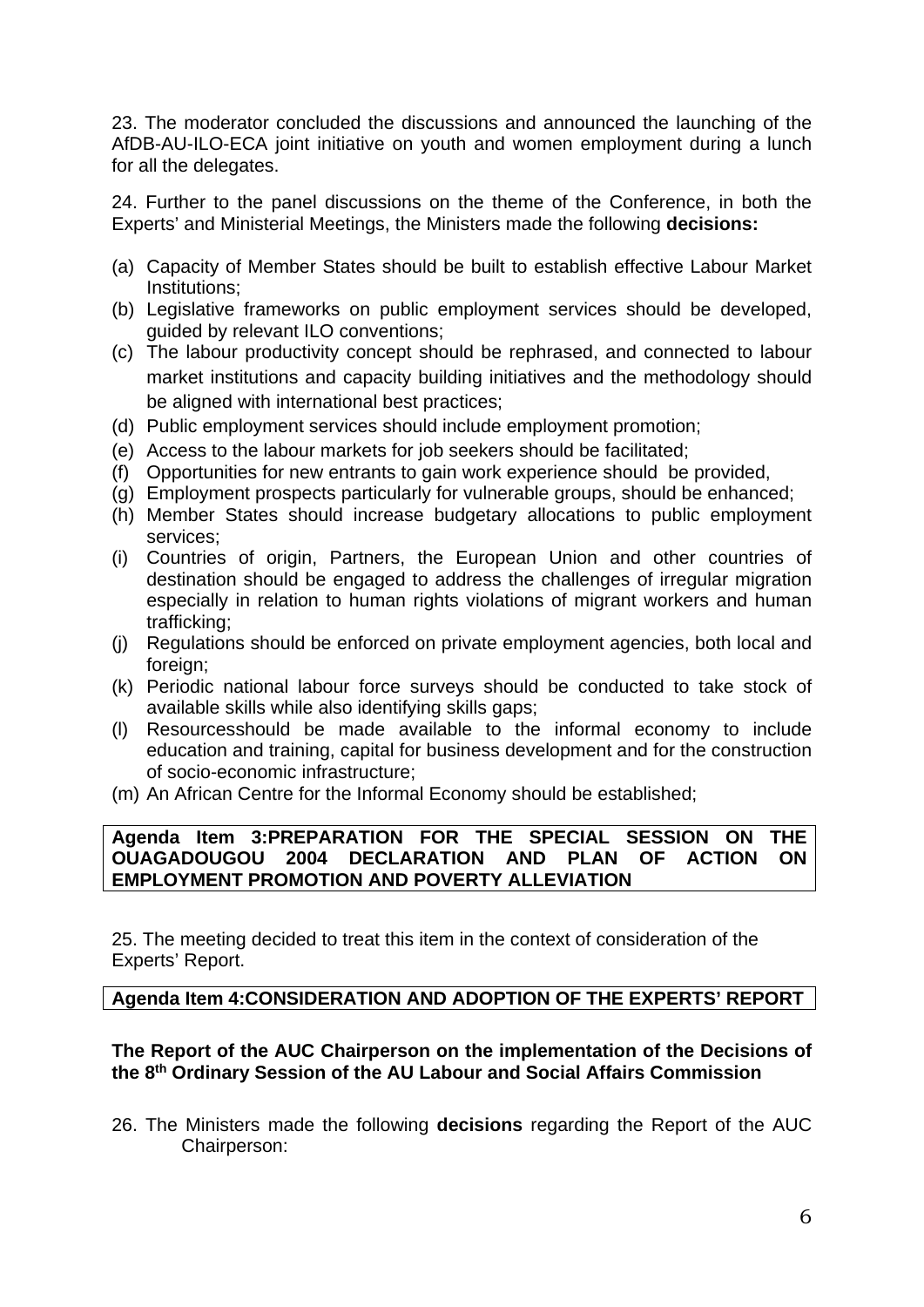- (a) RECs should consider the issue of regional labour migration as an important factor in sustainable development;
- (b) The Commission is requested to consider specific legal frameworks on Labour administration and social protection which should be aimed at the harmonisation of labour and social protection frameworks;

### **Biennial follow-up Report on the Implementation, Monitoring and Evaluation of the 2004 Ouagadougou Declaration and Plan of Action**

27. Regarding the Biennial Report, the meeting made the following **decisions**:

- (i) Member States and RECs that have not submitted the Biennial Report should do so bySeptember 2013. Workers and Employers should be consulted to ensure that their countries submit the report on time and before the September deadline. Member States that have already submitted are encouraged to submit an update.
- (ii) The AU Commission is requested to produce a comprehensive report based on the submission from Member States.

# **The draft Youth and Women Employment Pact**

28. After discussion, the meeting made the following**decisions**regarding the draft Pact**:**

- (a) Employment for youth and women and decent work should be promoted in accordance with the ILO requirements, within an innovative approach;
- (b) The AU should avoid burdening Member States with reporting requirements and the Guidelines should not merely repeat those on youth and women employment already contained in the 2004 Ouagadougou Plan of Action;
- (c) As a pact usually contains agreed actions, these should be narrated clearly;
- (d) The pact should make provision for education, training and skills development;
- (e) Continental, regional and national strategies on promotion of youth and Womenemployment strategies should be harmonised, taking into consideration regional and national peculiarities;

#### **The Intra African Technical Cooperation Platform**

29. The meeting made the following **decisions** regarding the Platform:

- (a) Capacity building for labour inspectors, social security and placement professionalsas well as other labour market professionals should be prioritised;
- (b) The capacity of existing regional skills training institutions (ARLAC, CRADAT, ACLAE) should be strengthened;
- (c) Member States should share resources, knowledge and skills in the areas of labour, social protection and employment;

#### **The Communication Strategy for the Implementation of the SPIREWORK**

30. The meeting considered the Communication Strategy and made the following**decisions:**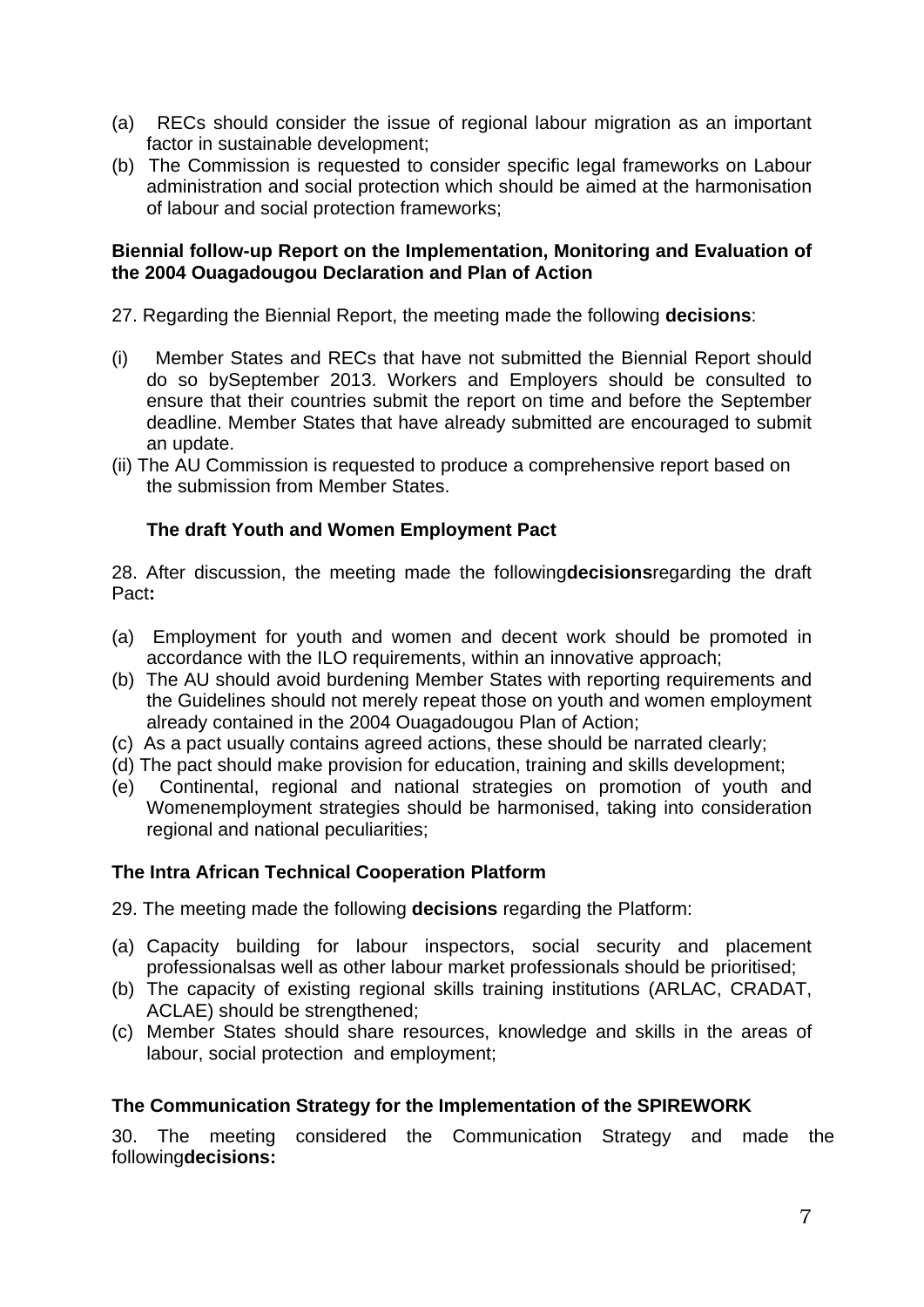- (a) The strategy should consider existing strategies, experiences and best practices from Africa and other regions of the world that endeavoured to expand social protection to the working poor;
- (b) Informal economy and rural workers have to be included in the implementation of the communication strategy as they are by and large excluded;
- (c) The strategy should have a long-term vision to ensure its impact;
- (d) Social partners should be at the core of the strategy, rather than relegated to the margins:
- (e) Targets and indicators need to be identified and developed by the Technical Working Group on Employment and Informal Economy for monitoring and evaluation purposes on SPIREWORK, social protection, social cohesion and productivity;
- (f) Targets and indicators need to be identified for monitoring and evaluation purposes;
- (g) Capacity building should be conducted for the implementation strategy, and annual surveys should be undertaken to ensure that the strategy is up-to-date and relevant;
- (h) Tools, approaches, coordination and analyses should be harmonised to ensure credible information and effective activities;
- (i) A concerted effort should be made to place the informal sector on the agenda of the ILC.

### **The Progress Report on the Implementation of the Labour Market Harmonization and Coordination Framework**

- 31. The meeting took note of the report and adopted the following **decisions**:
- (i) That paragraph six should read as "tripartite" not technical, as it excludes other role players;
- (ii) That national labour force surveys be conducted and coordinated at regional and national levels should take into account the nature of households and labour markets in Africa;
- (iii) The questionnaire should reflect the peculiarity of different regions and countries of Africa.
- (iv) The questionnaire for data gathering should contain a section on grievances and disputes;

# **Report on Activities of the African Members of the ILO Governing Body**

- 32. Pursuant to the discussions, the meeting made the following **decisions**:
- (i) African countries that have not yet done so, be encouraged to ratify the Amendment of the 1986 Instrument of the ILO Constitution;
- (ii) The African Group positions on the Sections and segments of the Governing Body (GB) be included in the report;
- (iii) The African GB Members provide brief summaries and way forward on the various sections and segments for which they have served as Spokespersons;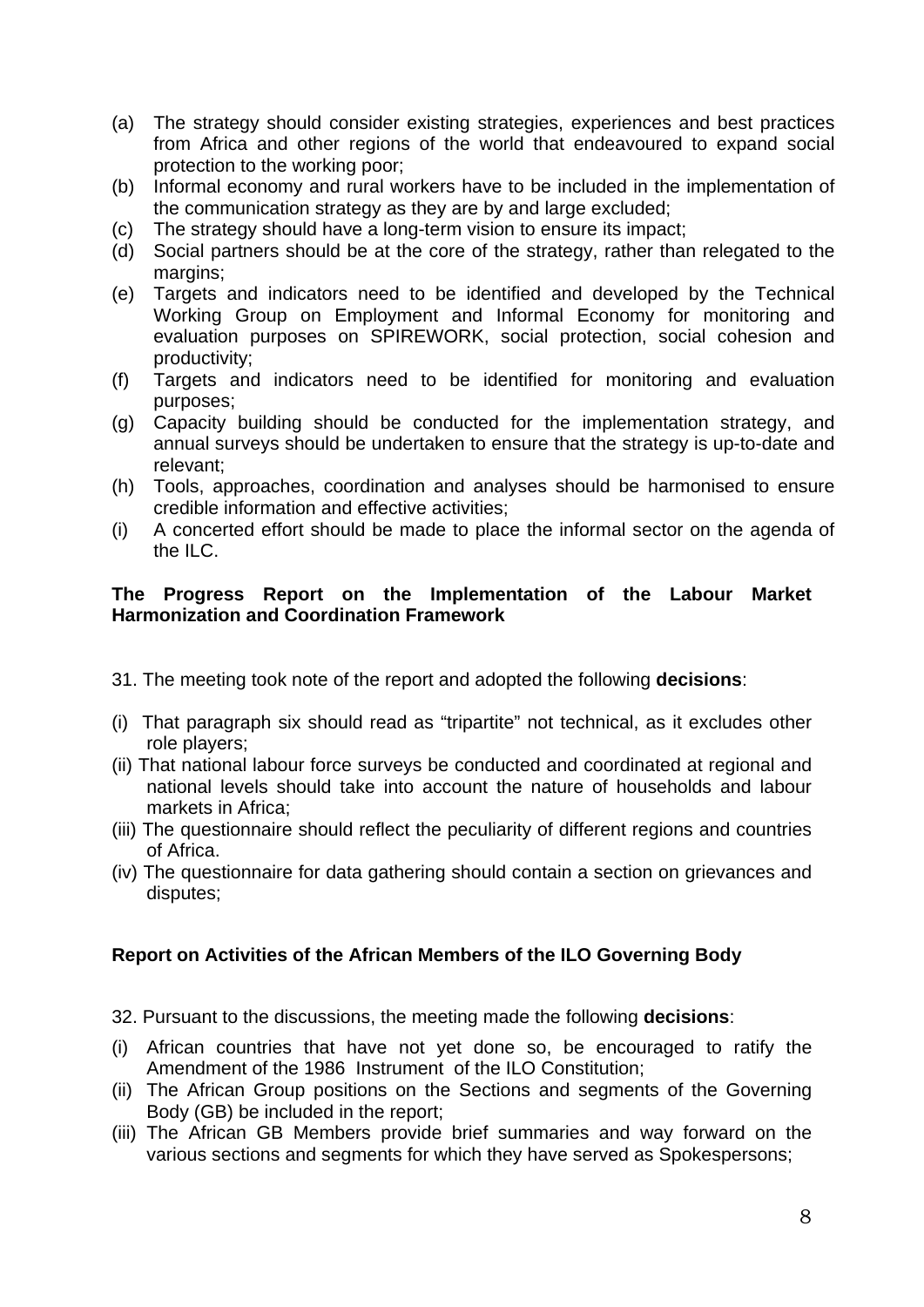- (iv) The election of the GB members should be placed on the agenda of the Special Session of the LSAC in 2014, and the Special Session should take place prior to the ILC in 2014. Sub-regions should finalise their nominations for submission and endorsement at the Special Session;
- (v) The agenda of the Special Session of the LSAC in 2014 should be extended to include an item on the preparation for the 103rd ILC in June 2014;
- (vi) The Geneva African Group should cooperate with its counterpart in Addis Ababa to identify both opportunities for strategic positions within international organisations and the appropriate African candidates thereof;
- (vii) A working group on the ratification of the 1986 Amendment should be set up at the level of the African Group in Geneva and extended to Addis Ababa and New York.

### **A Common Position on Specific Items of the Agenda of the 102nd Session of the International Labour Conference, Geneva, June 2013**

- 33. The meeting made the following **decisions**regarding the Common Position:
- (i) In future sessions of the LSAC, the agenda item onPreparations for the ILC should include a briefing by the ILO on discussion documents for the International Labour Conference (ILC) highlighting key issues and proposals relating to the committee discussions;
- (ii) The African Group preparations for the tripartite consultations on the Committee on the Application of Standards should take place in Geneva prior to the 102nd ILC. Additionally, experts from the ministries should forward their proposals to the Geneva African Group to ensure that all concerns are effectively addressed;
- (iii) Efforts should be made to ensure increased representation of women in national delegations participating in ILO meetings, while fulfilling the requirement of 30% of female members for each delegation;
- (iv) The African GB Members should coordinate draft position papers which should be distributed to Member States. An African group coordination meeting should be held one day prior to the ILC for discussion of the draft positions;
- (v) There is need to explore new strategies to increase the representation of Africans within the ILO such as a fund to support the internship of young Africans with postgraduate degrees in the ILO, with a long term objective of securing jobs in the ILO..

34. In the preparation for the ILC committees, the following countries expressed interest in representing the African Group as Spokespersons and /or Chair of the technical committees of the ILC:

- Nigeria expressed interest in representing the African Group as spokesperson for the Committee on Employment and Social Protection in the new demographic context;
- Zambia expressed interest in representing the African group as spokesperson for the Committee on Sustainable Development, Decent Work and Green jobs;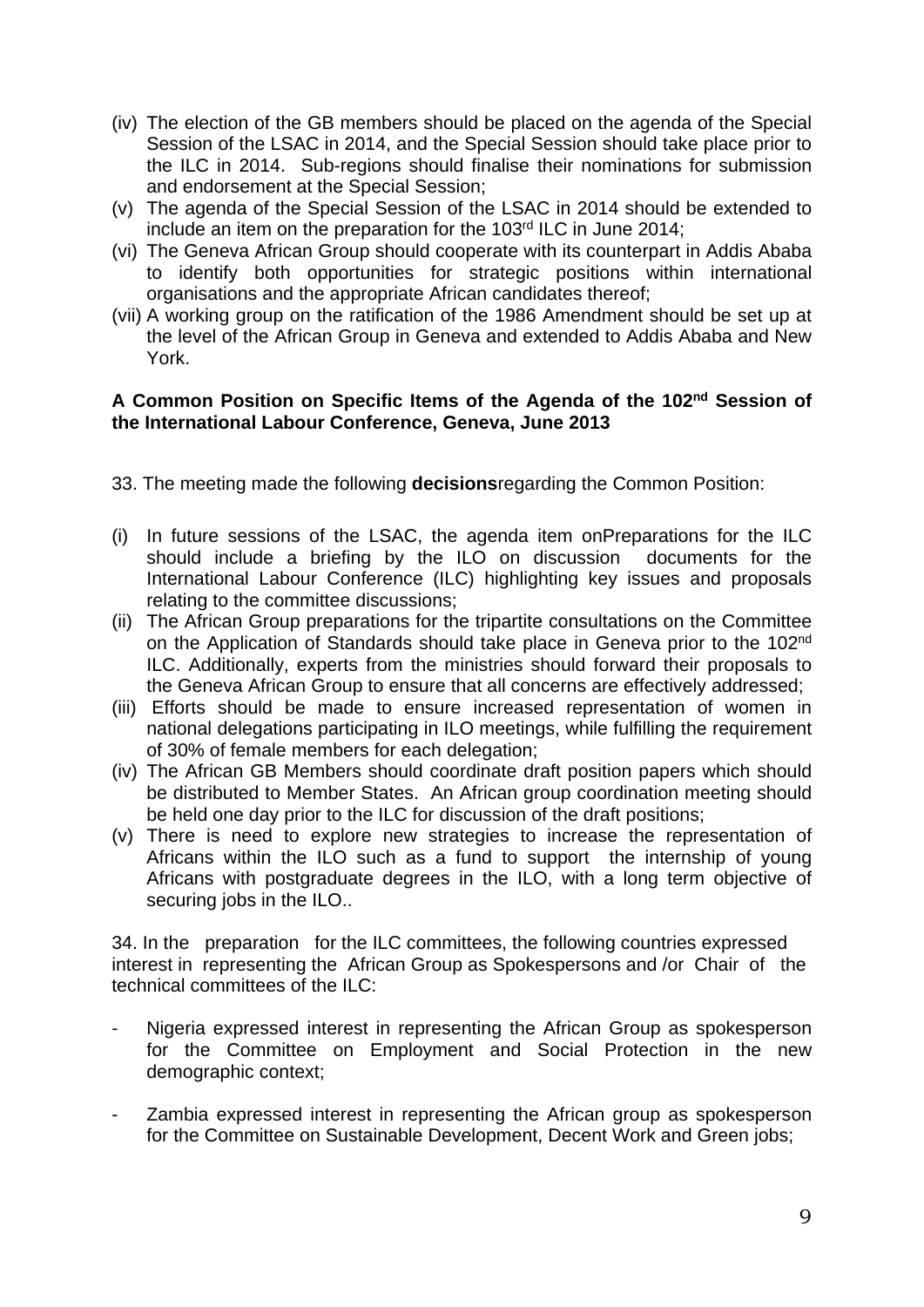- Zimbabwe expressed interest in Chairing the Committee on Employment and Social Protection in the new demographic context, adding that if Africa is not allocated the chairmanship of this committee then Zimbabwe would be interested in serving as spokesperson to the said committee;
- Sudan expressed interest in chairing the Committee on Sustainable Development, Decent Work and Green jobs;
- Cameroon expressed interest in representing the African Group as Spokesperson on the Committee on Social Dialogue;

# **The African Common Position on the Post 2015 Agenda**

35. After considering the Common Position, the meeting made the following **decisions** regarding the African Common Position**:** 

- (a) A separate independent pillar (development outcome or priority) on full and productive employment and decent work, supported by social protection, should be added;
- (b) The Labour and Social Affairs Commission and social partners should be fully involved at national level and with the AUC in the development of the Post 2015 MDGs and in all future Common Positions related to labour and employment;

#### **Preparation for the Special Session on the 2004 Ouagadougou Declaration and Plan of Action on Employment Promotion and Poverty Alleviation**

36. The Ministerial meeting **decided** the following regarding the Special Session:

- (a) Member States and RECs that have not submitted their Biennial Reports should do so by September 2013. Workers and Employers should be consulted at national level and ensure that their countries submit the report on time and before the September deadline. Member States that have already submitted are encouraged to submit an update;
- (b) The AU Commission is requested to produce a comprehensive report based on the submission from Member States;
- (c) In addition, the Commission should conduct a thorough evaluation of the implementation of the 2004 Ouagadougou Plan of Action;
- (d) The Special Session should also be used to prepare for the ILC in 2014, particularly to resolve the issues of candidates for elections into ILO GB;
- (e) The Bureau should take an active role in developing the agenda for the Special Session;
- (f) Employment of Persons with Disabilities should be on the agenda of the Special Session;
- (g) An agenda item of the Special Session should be, "the transformation of the informal to the formal economy" as decided by the ILO GB for a two year standard setting discussion, commencing in 2014. The AUC should survey the practices in Member States with regard to this topic;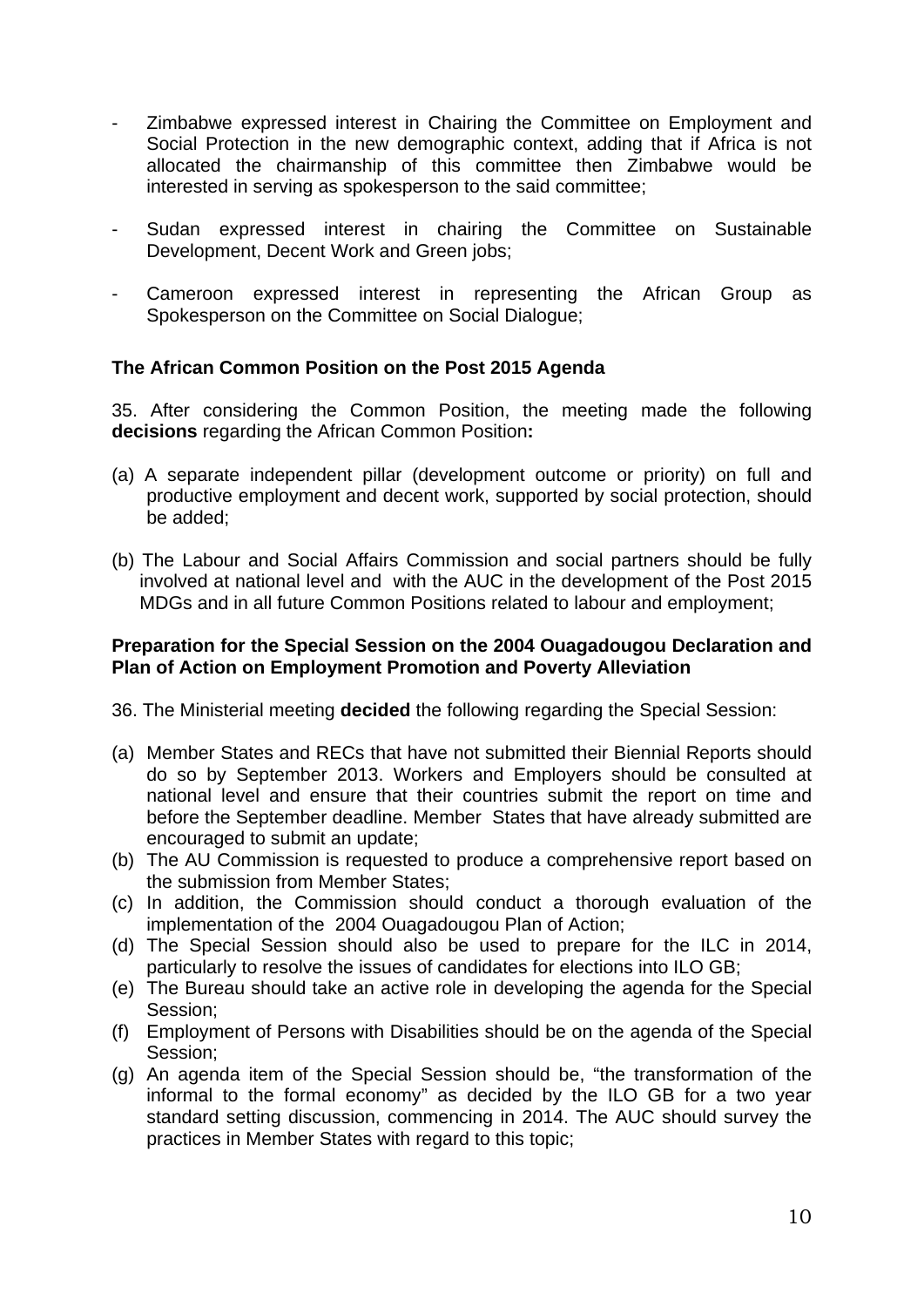- (h) The AUC should prepare a list of policy instruments that have been adopted by Member States and at the LSAC sessions after 2004 that would have affected the implementation of the 2004 Ouagadougou Declaration and Plan of Action;
- (i) Assessments must be done in sub-regions on the implementation of the Plan of Action;
- (j) The Special Session of the LSAC should be held in as a prelude to a Extraordinary Summit of Heads of State and Governments, in September 2014, to mark 10 years after the 2004 Ouagadougou Summit. The Summit would reaffirm job creation and decent work in the Post 2015 Development Agenda;
- (k) The Special Session of the LSAC should take place in April 2014, preceding the  $ILC$ ;
- (l) Burkina Faso and Namibia expressed interest in hosting the Special Session and the Summit. Following consultation between the two Member States, the meeting adopted the final following final decision:
- Namibia will host the Special Session of the LSAC in April 2014 and
- Burkina Faso will host the Extraordinary Summit in September 2014.

# **The AUC-AFDB-ILO-ECA Joint Initiative on Youth Employment**

37. Further to the launch of the above initiative, the meeting **decided** that the LSAC9 underscores the importance of the Joint Initiative and requests partners to accelerate formalizing it and for the AUC to present it to the Executive Council and the Assembly in May 2013.

#### **BRIEFINGS BY RECS, SOCIAL PARTNERS, AU SPECIALIZED AGENCIES AND INTER-AFRICAN ORGANIZATIONS**

38. The meeting took note that the Experts' meeting received briefings from the following RECs: IGAD, ECOWAS, ECCAS and COMESA. The RECs reported to the meeting on their respective activities.

39. The following Social Partners presented summaries of their reports to the Experts' meeting: ITUC-Africa, OATUU and Business Africa. The Social Partners recommended a review of the working methods of the LSAC to make it more effective as a tripartite body.

#### **Items presented by Member States**

40. The Meeting took note of the following items that were presented by Member States:

- i) Presentation by Algeria on a draft resolution of the Labour and Social Affairs Commission to support the establishment of a Higher School for Social Security in Algiers. The meeting supported the initiative undertaken by the Algerian Government.
- ii) Presentation by Egypt on the establishment of an e-African Labour Market Information System on line.

#### **Date and Venue of the LSAC10**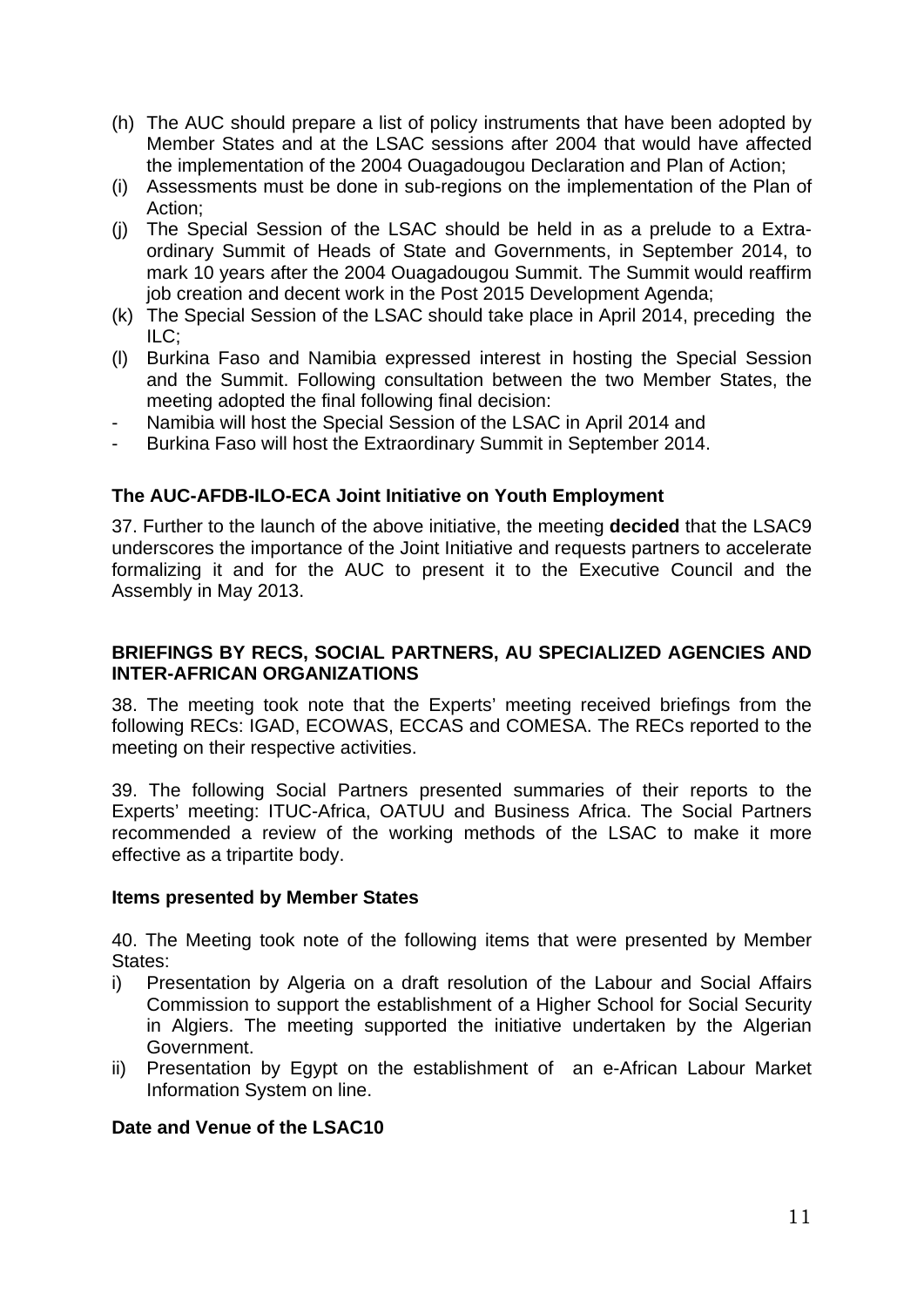41. The meeting considered the venue of the 10<sup>th</sup> Ordinary Session of the AU Labour and Social Affairs Commission. Libya offered to host the LSAC10 and the offer was unanimously accepted with gratitude.

# **Agenda Item 5: SITUATION OF WORKERS IN PALESTINE**

42. The representative of the State of Palestine thanked AU Member States for their support to the country and reiterated the oppressive measures that workers are subjected to. He elaborated on the increasing rates of unemployment and poverty and deteriorating economic situation of his country. The representative alluded to the draft resolution on the situation of workers in Palestine which was circulated and adopted. The Commission expressed support and solidarity with the People of Palestine and adopted the Resolution.

# **Agenda Item 6: ANY OTHER BUSINESS**

43. The meeting considered one item under Any Other Business:

(i) Briefing by H.E. Dr. M.S. Kaloko,AU Commissioner of Social Affairs on the upcoming Celebration of the 50<sup>th</sup> Anniversary of the African Union, under the theme of Pan-Africanism and the African Rennaissance, which will run from 25 May 2013 to 25 May 2014. It was emphasized that Ethiopia will take a major role in the celebrations and that there are different monthly themes. Member States are encouraged to hold discussions, football matches, etc. During the upcoming Summit in May 2013, cultural displays and a colloquium will be held, among others.

The Commission took note of the briefing.

# **Agenda Item 7: ADOPTION OF THE MINISTERS' REPORT**

44. The Ministers meeting adopted its report subject to corrections to be incorporated.

#### **OFFICIAL CLOSING**

45. On behalf of the Conference, **Hon. Mr.Modeste BAHATI LUKWEBO, Minister of Labour and Social Security of the Democratic Republic of Congo,**expressed his gratitude to the Government and people of Ethiopia, H.E Dr. DlaminiZuma, Chairperson of the AUC, Dr. Mustapha Sidiki Kaloko, Commissioner for Social Affairs and the outgoing Bureau of the Labour and Social Affairs Commission for the holding of the Session. The Hon. Minister congratulated the Bureau of the 9<sup>th</sup> Session of the Labour and Social Affairs Commission and thanked the delegates for their active participation in the meeting.

46. **H.E. Dr. Mustapha Sidiki Kaloko, AU Commissioner for Social Affairs** thanked the Ministers for their contributions and assured them that their decisions and concerns will be taken care of in the service of promoting Africa's labour force.

47. In his closing remarks, **Hon. Mr MuhamedSawalim, Minister of Labour of Libya,** thanked the Members of the Labour and Social Affairs Commission for